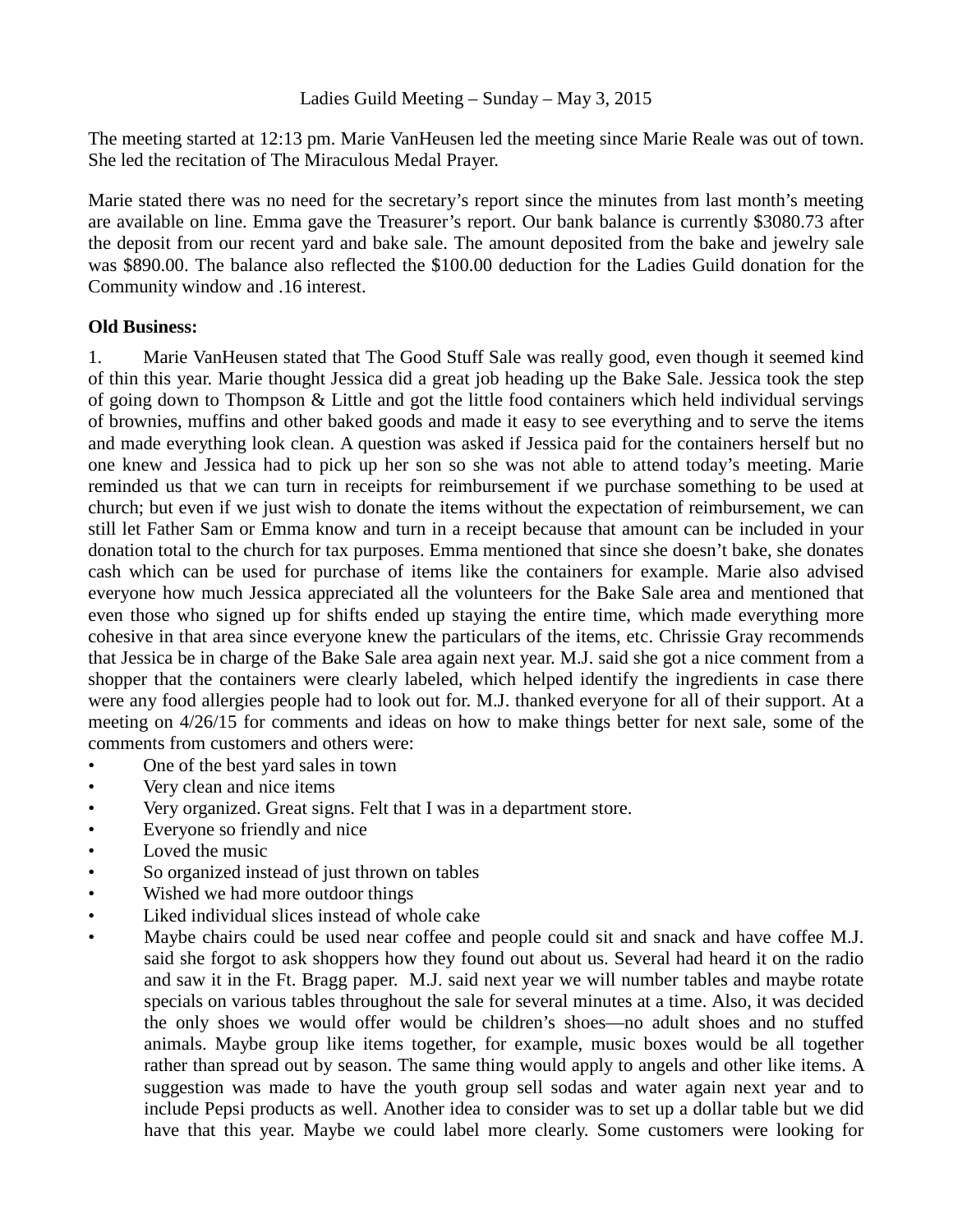religious items like rosary beads and medals. M.J. said we need more advertising and not just here in our church but more public advertisements, newspaper ads, community channel spots, outdoor banners. M.J. said that is a large undertaking and we should consider setting up a committee to coordinate that if someone is willing to take that on. Gloria Palmer did a great job putting ads in the paper. Another item that is important: we would like to have more Knights to participate and get them more involved sooner and do more if possible. Would like to have them present during the sale and serve as security. Just having a male presence would make a difference. Marie VanHeusen thanked M.J. for all of her hard work to make the sale go so well.

2. Rosalie wanted us to discuss the cleaning of the kitchen. We got a quote of \$150.00 but she said you have to watch the cleaners or they might skip some things. Marie VanHeusen said she has observed the same thing at Ft. Bragg. People you hire don't have a vested interest and may not do everything you expect them to do. Evelyn has a lot of experience and knowledge about what and how things need to be cleaned. Chuck VanHeusen will get with Michael and Evelyn and Susan and get youth and young adults to do the cleaning. If we want to do it, we ought to do it right. Allie and Chrissie Gray both work for a cleaning company and have experience. If we can save the cleaning fee, that amount can be used for World Youth Day.

3. Father Sam brought up Ian VanHeusen's Ordination and the gift ideas we had previously discussed. Father Sam said the Knights will give Ian the sick call kit we had discussed at the last meeting. Father Sam said a Pastor's stole was mentioned as an idea and he has already gone ahead and ordered one for Ian. The pattern is Coronation stole and it is like the current altar cloth of very fine quality. It comes from the company where Father Sam has ordered his own stoles. The stole is very versatile as well. The cost is \$250.00 and Father Sam said whatever Ladies Guild does not cover, he will take care of the difference. Sheila Monsour made a motion for the Guild to pay the full amount and Michelle Gray seconded the motion, which was carried. The Guild will reimburse Father Sam as he paid for the stole personally and not through the church. It should be here by June  $1<sup>st</sup>$ .

4. Marie Reale wanted to have a kid's table for Mother's Day but we ran short of time so we can't have it now. We don't have any items for Father's Day that apply. So we think it's better perhaps to wait until next year and have a combination of Mother's Day and Father's Day. Father Sam said we have to plan better for next year. Evelyn motioned and Chrissie seconded not having the table for Mother's Day and Father's Day this year and the motion passed. Father Sam also mentioned we may want to think about outdoor mass and cookout. He feels we could have that at the church since we have restroom facilities and plenty of space outside around the church and we could save the money it would cost to rent the other area. M.J. had suggested in December that if we had interest in keeping tables set up for Mother's Day and Father's Day like we did for Christmas (and this was also brought up in January) we would need someone volunteer to run that. So far no one has volunteered. Father Sam said if we will let him know what type of items we would be interested in having, he can check with Autom, the company he orders from. So we can just let him know. Give him an idea and he can stock up on some things. M.J. asked if anybody is interested in starting a committee. Heather motioned and Sheila seconded it and the motion was passed for us to look into this and report back to the Ladies Guild.

## **New Business**

1. Pancake Breakfast is a money maker for the youth. Maybe the Ladies Guild could see about getting that set up. Evelyn made a point that most churches need to have a health rating before we can sell tickets for this type of event. That would involve much work and updates before being inspected by the Health Department and it could involve quite a bit of time. Kathy asked if we might consider having the breakfast at Applebees like we did in the past. Didn't know if we made enough money having it there versus at the church like the last breakfast. Father Sam said he was just about to mention